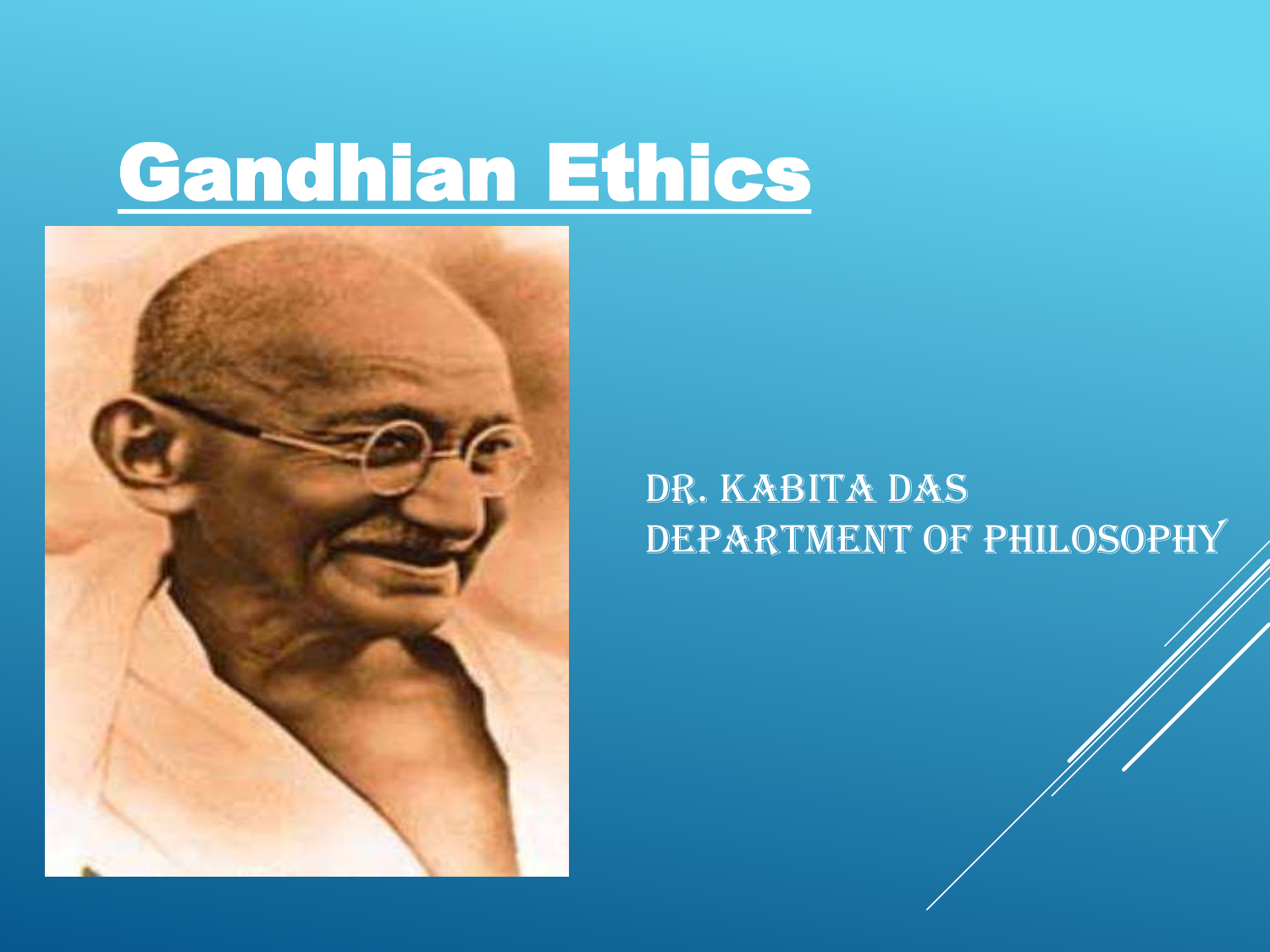#### **1869-1948 INTRODUCTION: GANDHIJI**

- **Strength does not come from physical capacity. It comes from an determined will.**
- **The weak can never forgive. Forgiveness is the attribute of the strong.**
- **Whatever you do will be insignificant, but it is very important that you do it.**
- **You must not lose faith in humanity. Humanity is an ocean; if a few drops of the ocean are dirty, the ocean does not become dirty.**
- **I. Mohandas Karamchand Gandhi is a body of inspiration for every one. II. He is the most known contemporary philosopher. III. One of the influencing social reformer. IV. We can define Gandhian thought as Idealistic thought as well as** 
	- **practical.**
- **Fig. 2.1. The Four- V.1. Independence only in a set of same is a standard as the four of**  $\mathbf{z}$  **and**  $\mathbf{z}$  **are independent as the four**  $\mathbf{z}$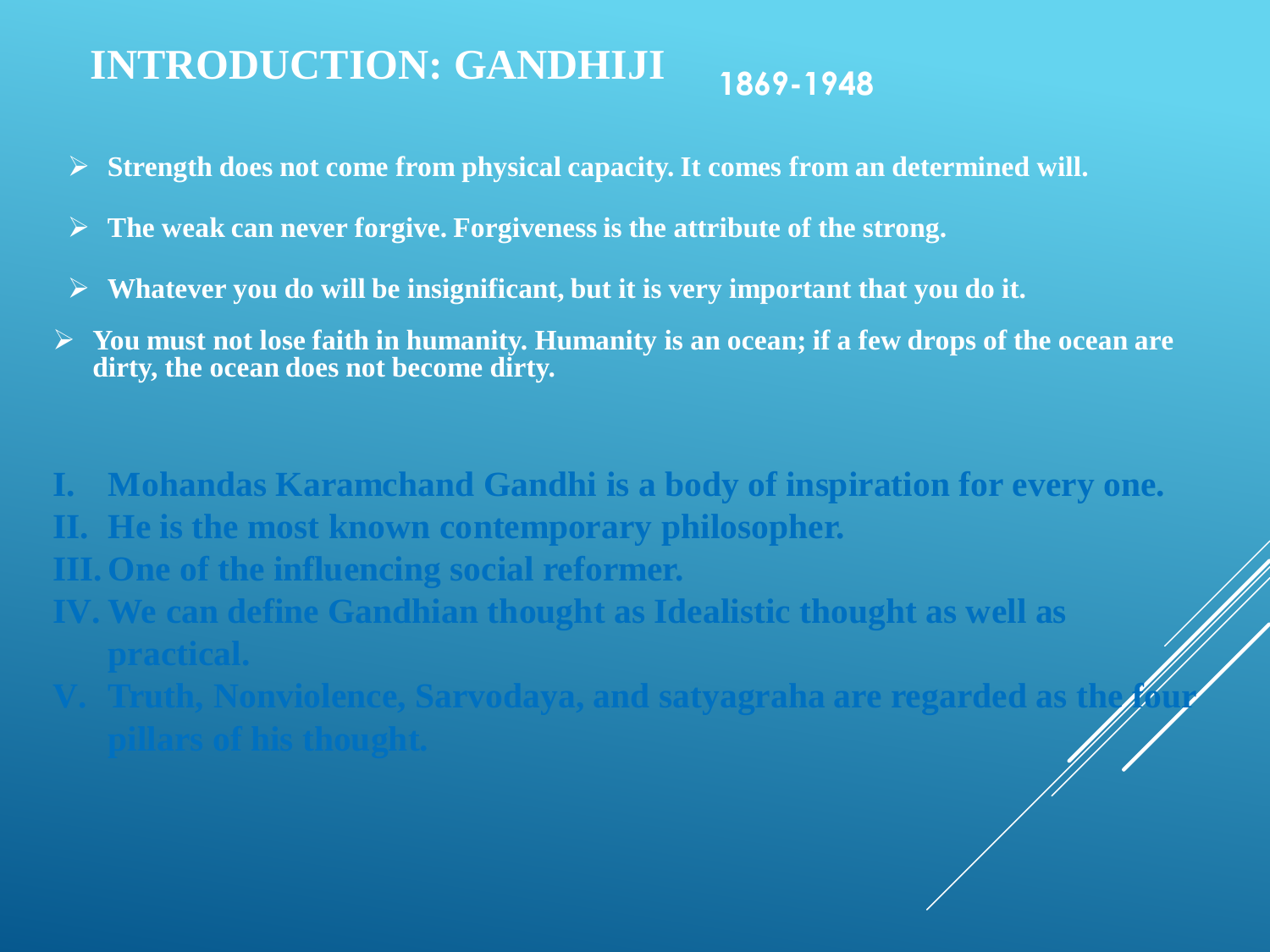#### Gandhian Philosophy touches vast areas of human life

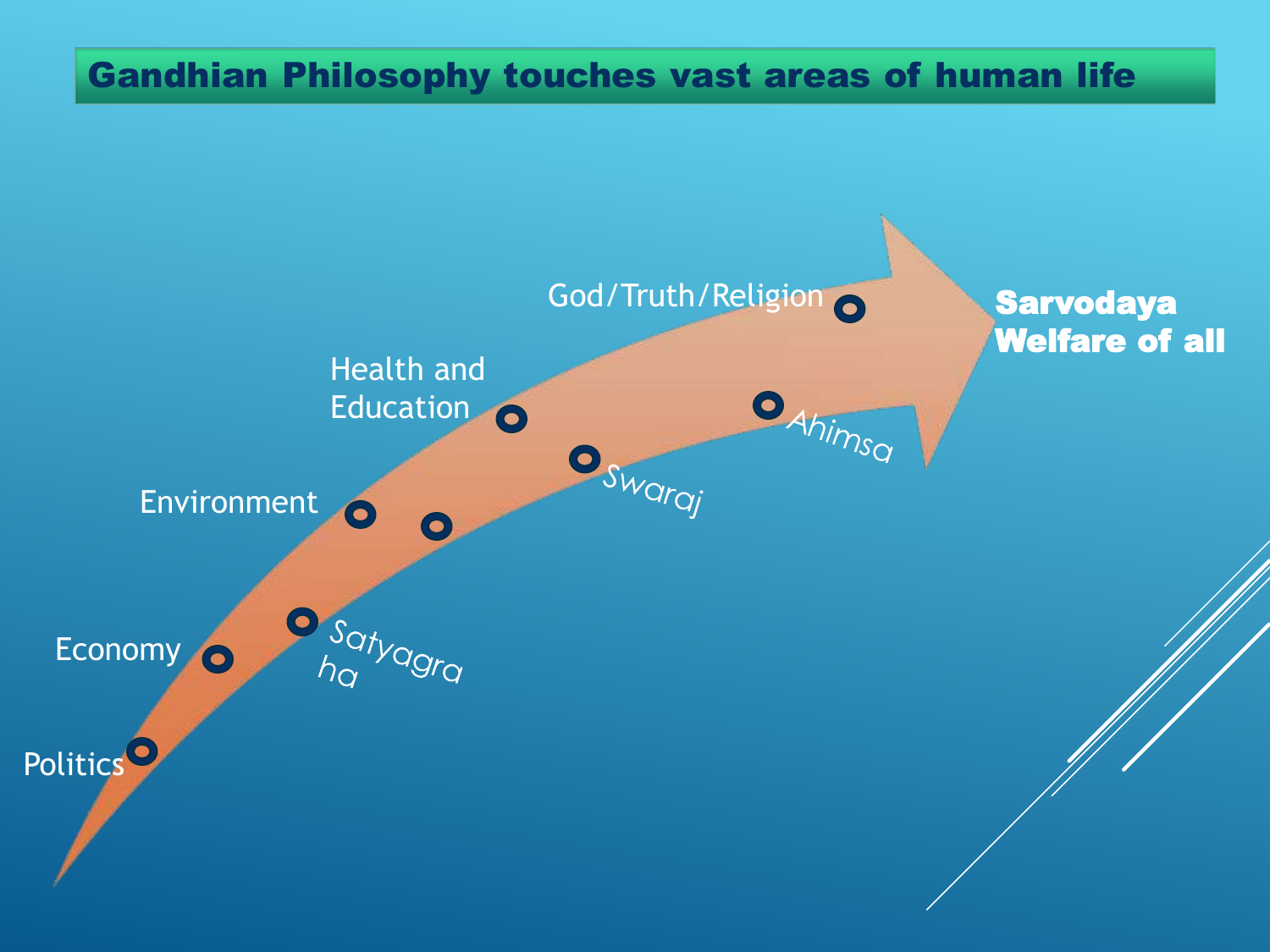### God/Truth and Religion

- To Gandhi God is Truth and Love
- $\triangle$  The nearest approach to truth is through love
- Gandhi endeavoured to see God through service of humanity, for he knew that God is neither in heaven, nor down below, but in every individuals.
- He believe in the fundamental truth of all great religions of the world.
- Truth is God and God is Truth.
- There may be some non believers in God but no one can ever deny the truth (Atheist).
- Religion and Morality are inseparable bound up with each other.
- ◆ For Gandhi there is no religion higher than truth and righteousness.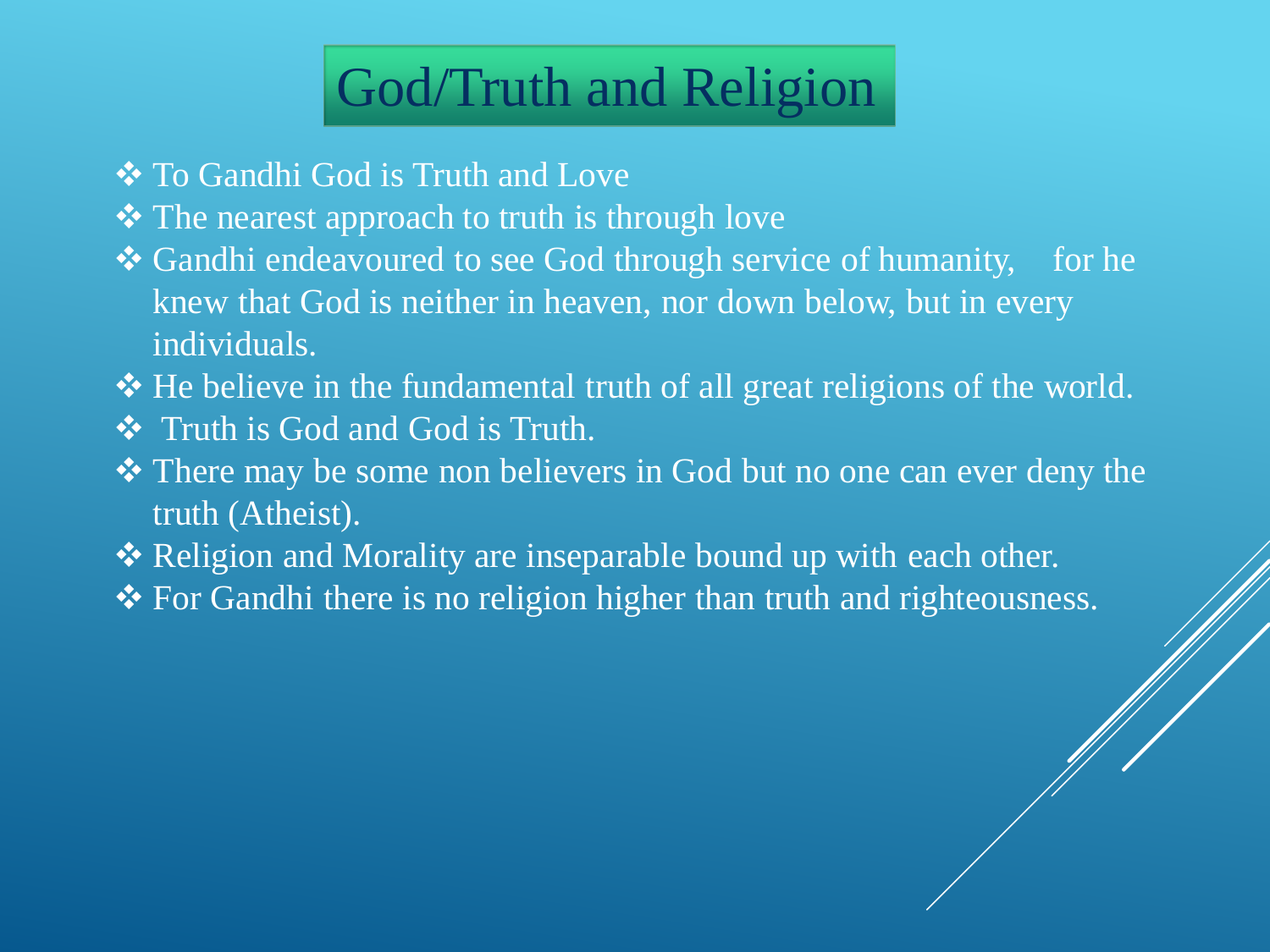They are the twin cardinal principles of Gandhi's thoughts.

- For Gandhiji, truth is the relative truth of truthfulness in word and deed, and the absolute truth - the ultimate reality. This ultimate truth is God (as God is also Truth) and morality - the moral laws and code - its basis.
- Nonviolence, for Gandhi to denote active love the pole opposite of violence, in every sense.
- Truth is the end while Ahimsa is the means to attain it.
- His concept of non-violence is not a negative concept like noninjury or non-killing but a positive one which means love in the sense of selfless action.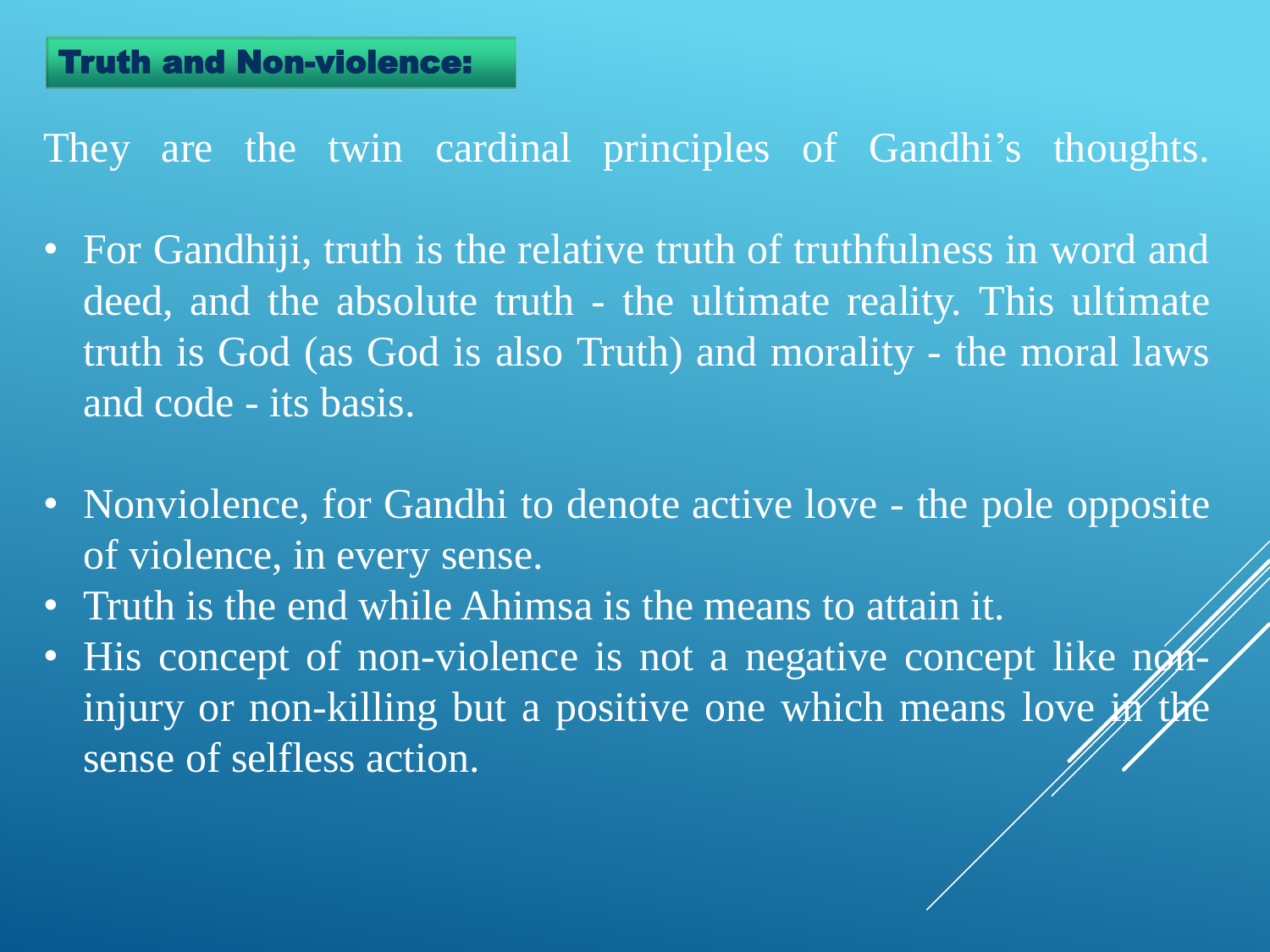#### **Satyagraha:**

Gandhiji called his overall method of nonviolent action Satyagraha. It means the exercise of the purest soul-force against all injustice, oppression and exploitation.

- It is a method of securing rights by personal suffering and not inflicting injury on others.
- It is the combination of two words i.e. Satya (Truth) and Agraha (Grasp).
- He uses Satyagraha to achieve two goals one is personal and social or political.

#### **11 Principles of Satyagraha to**

#### **follow:**

- 1. Nonviolence
- 2. Truth (includes honesty, but goes beyond it to mean living fully in accord with and in devotion to that which is true)
- 3. Non-stealing
- 4. Chastity (includes both sexual chastity & subordination of other sensual desires to the primary devotion to truth)
- 5. Non-possession (not the same as poverty)
- 6. Body-labor or bread-labor
- 7. Control of the palate
- 8. Fearlessness
- 9. Equal respect for all religions
- 10. Economic strategy such as boycotts
- 11. Freedom from untouchability

~ **Gandhi, M.K.** *Non-violent Resistance (Satyagraha)* **(1961) p. 37**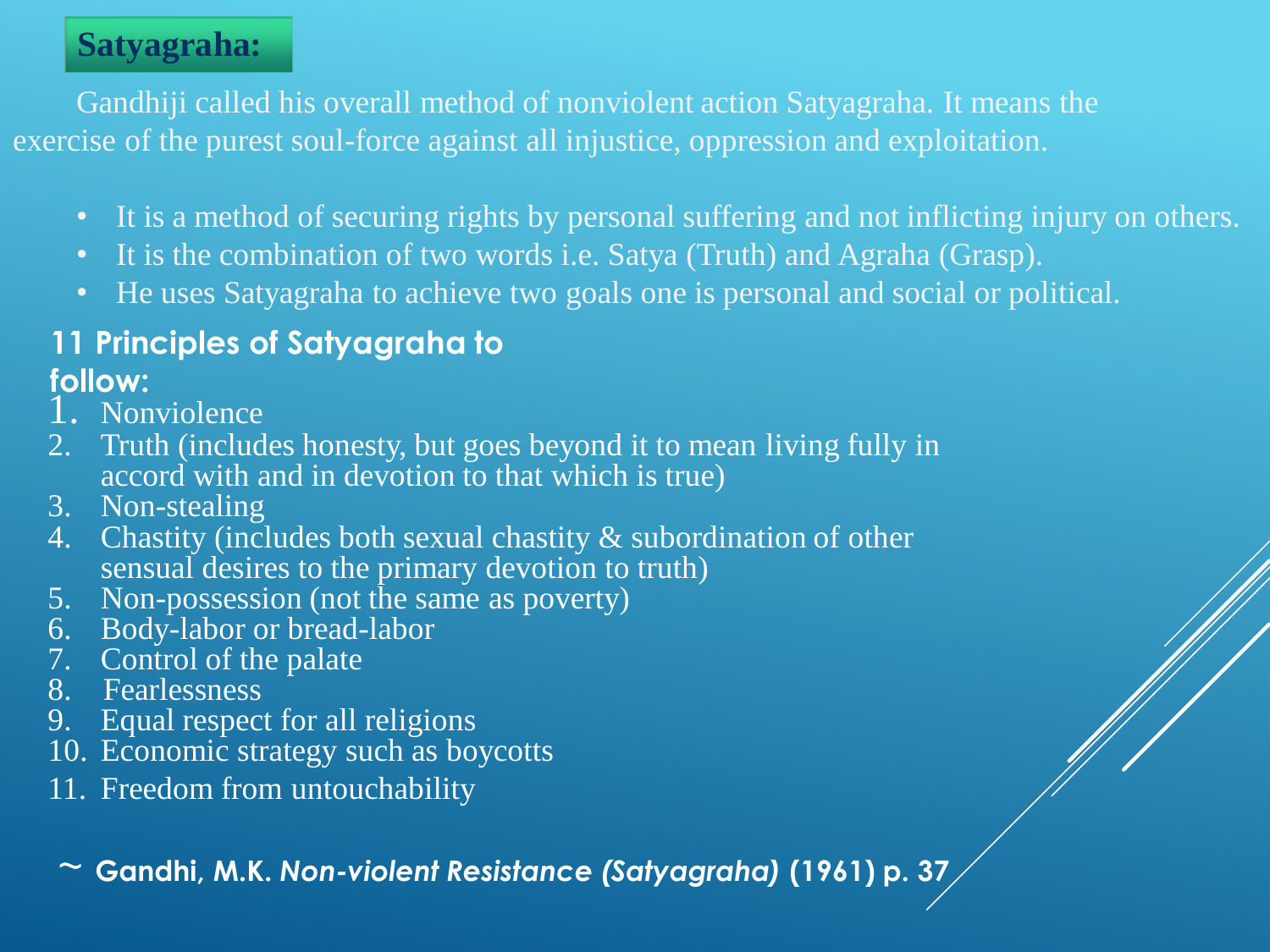### Gandhi identified 7 deadly social sins:

- **Q** Politics without principle;
- **Q** Wealth without work;
- Commerce without morality;
- Pleasure without conscience;
- Education without character;
- Science without humanity;
- Worship without sacrifice.